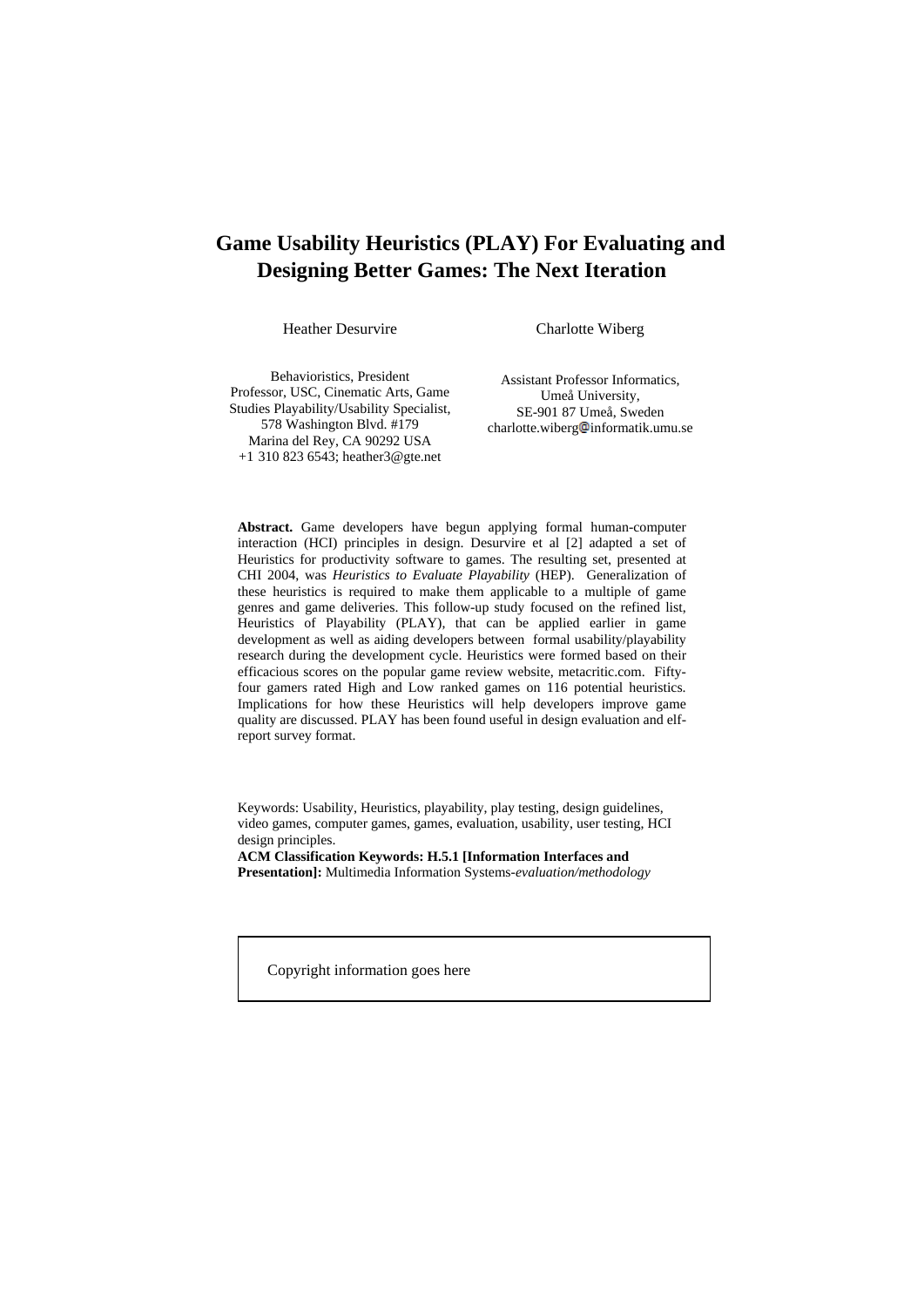## **1 Introduction**

Game design is becoming a critical area in the field of User-Centered Design. As more HCI professionals become involved in the video game design process, methodologies specifically addressing game design have become increasingly important.

There are many methodologies for analyzing productivity software including Usability Testing and Heuristic Evaluation. The primary foci for the fields of productivity software are to make the user interface non-obtrusive, easy to use, and to help facilitate the task, as the applications are primarily task oriented. For games, however, the goals often include additional concepts such as providing an immersive environment, a sufficient challenge and entertainment. Often it is the well-paced challenge that makes the game worth playing [4,8]. Because of these differences, peculiar to games a new set of design principles is necessary.

#### **1.1 HEP Heuristics for Evaluating Playability**

Based on research from the game research community [4,6,7,8] a set of Heuristics were gathered, developed and refined specifically for games. The HEP Heuristics fell into four general areas: Game Play, Game Usability, Game Mechanics and Game Story. In a study presented at CHI 2004, [2], it was shown through empirical data that these Heuristics were efficacious in assisting in game design development. This was the first step in determining that these were useful.

#### **1.2 PLAY: Principles of Game Playability**

HEP has been found useful but only in limited circumstances. The game arena is vast including game genre, game delivery, game improvement and new game development. PLAY, a broad list of Heuristics, was developed to be of use as a generalized foundation that could then be modified for each specific game. Further Heuristics that are efficacious can be developed specific to the game using a conceptual framework [3]. This new set of principles is created specifically to help game developers during the entire design process, particularly at the beginning of the concept phase when changes to the design are less costly. The PLAY principles were created by using current and past research on game usability Heuristics and design principles, as well as the most up-to-date information on superior game design from working top-level game designers at LucasArts, Sega, Microsoft Game Studios, THQ, and Disney. Unlike HEP, PLAY recognizes that game design is an art *and* a science. Utilizing information and personal principles from the current game design community assists in a valid list of Game Principles (PLAY). The intent of PLAY is to develop a full set of principles and to validate these principles empirically.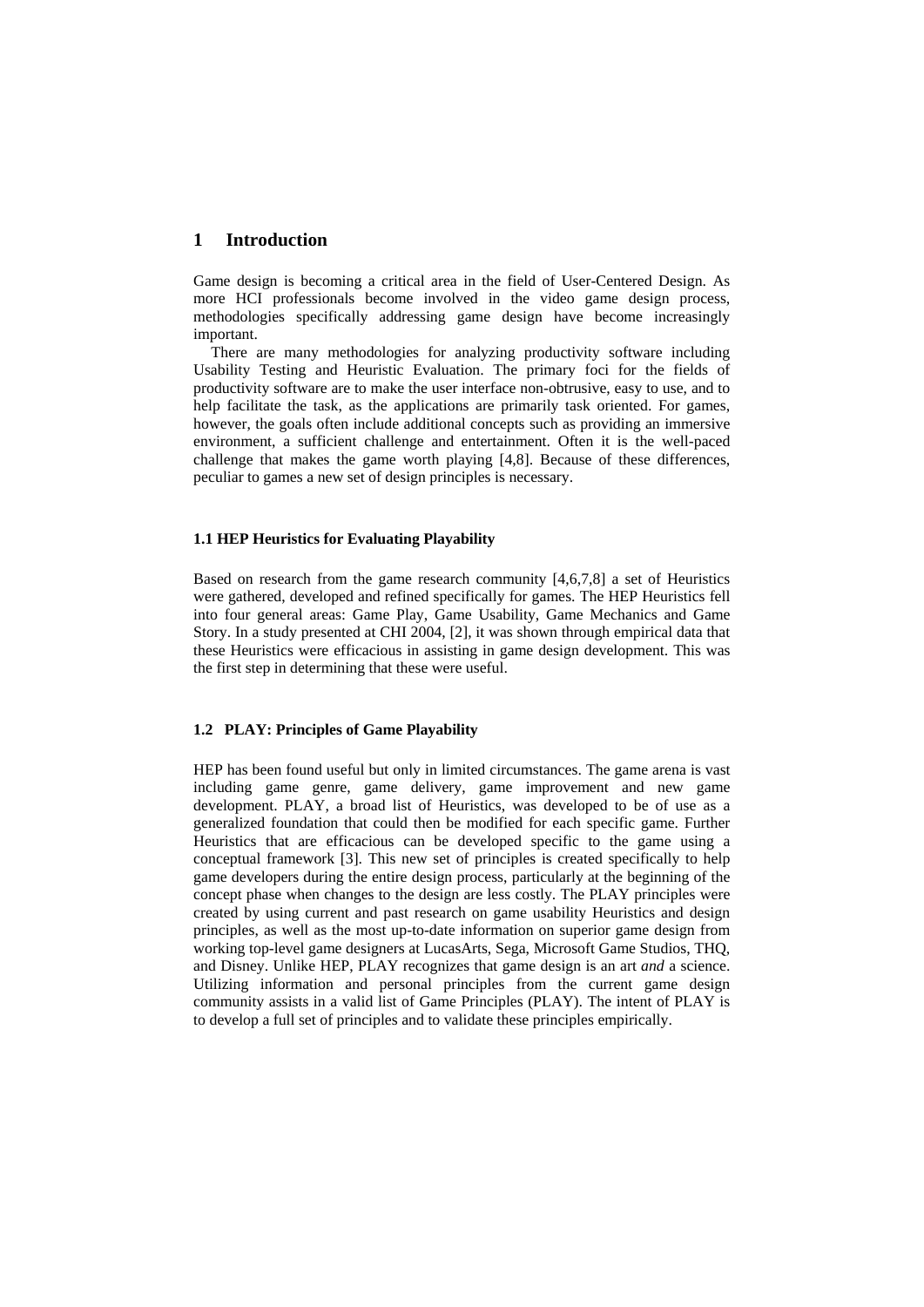### **1.3 Development of Game Genre-Specific Principles for Game Playability (PLAY)**

The development of the first set of known Game Heuristics began in 1982, with Malone's [9] list of Heuristics for instructional games. In 2002, Federoff [6,7] compiled a list of game Heuristics from a case study at a game development company and compared them with both current game industry guidelines and J. Nielsen's Heuristics from 1994 [10]. Since 2001, game designers Falstein and Barwood have been cataloging a list of proven game design principles submitted by game designers, called the 400 Project [4]. In 2004, B. Silverman et al. began research on the principles of Game Story [11]. In 2004, Desurvire, Kaplan, and Toth [2] developed a set of Heuristics (HEP) based on the foregoing research and tested them empirically.

Based on this work, a more refined and updated list of Game Playability Principles (PLAY) was developed for three genres: Real-Time Strategy (RTS), Action Adventure and First-Person Shooters (FPS). This new list was based on the existing HEP, and further modified based on discussions with developers from Activision, THQ, Relic, Pandemic, Avalanche, Disney, and Microsoft Game Studios [Moriwaki, Donovan, Dunn, Jarrett, Dowdeswell, Stahl, Blackburn, DiPaola, Fulton, Keeker, and Paglyuan, personal communications].

The general principles were grouped into several categories: Game Play, Skill Development, Tutorial, Strategy & Challenge, Game/Story Immersion, Coolness, Usability/Game Mechanics and Controller/Keyboard. This study tested the validity of these principles against existing games.

## **2 Procedure**

We compiled three sets of questionnaires, one to correspond to each of the three different game genres (Action Adventure, FPS and RTS). Each set contained common questions and genre-specific questions.

The questionnaires also contained a list of games divided into two categories: High Rank and Low Rank. Game rankings were taken from [www.metacritic.com](http://www.metacritic.com/), a website that aggregates rankings from several online game reviewers. High Rank games were games with scores of 80 or higher. Low Rank games were games with scores of 50 or lower.

Participants were recruited at an annual gaming conference. A booth was set up in front of the conference's computer gaming room. The standard procedure was to address people as they walked by the hall or headed towards the computer gaming room.

Participants were told that they could take the survey if they had played (1) any one of games listed in the High Rank category and (2) any one of the games from the Low Rank category. Because most people do not play games known to be poorly rated, participants were allowed to suggest their own Low Rank game.

Each survey took approximately 15 minutes to complete, at the end of which the participant was given a candy bar.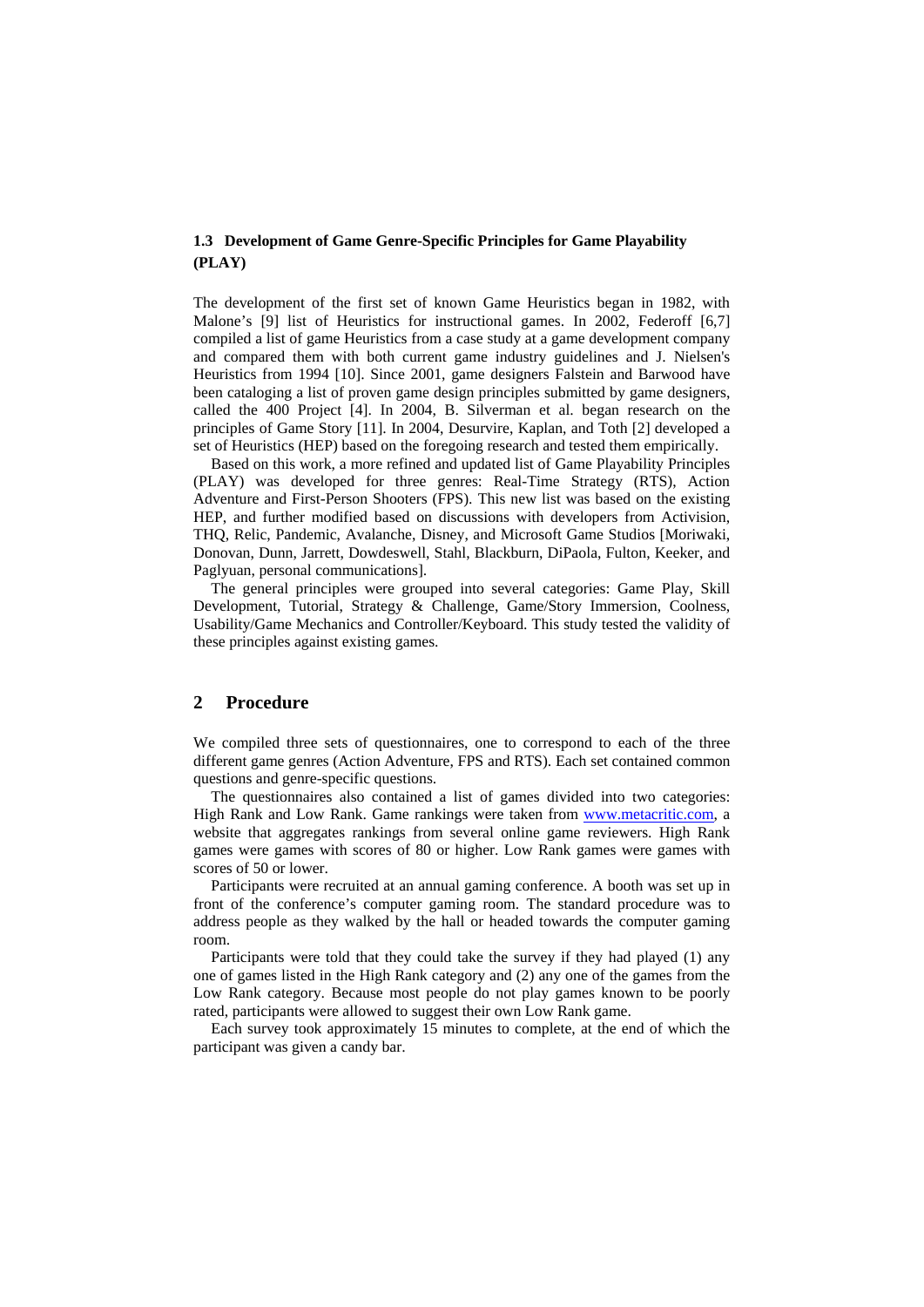## **3 Results**

Fifty-four subjects participated in the study. Two subjects failed to choose a Low Rank game and their data was excluded from the analysis.

Over all, the High and Low Rank games differed along 48 of the 116 Principles. Paired-samples t-tests showed that these principles were rated differently between High and Low Rank games at  $p < .0004$  (i.e.,  $p = 0.05/116$ ). Suggestively, 16 additional parameters were found to be differentiators at  $p < .004$ , a probability level ten times higher that is likely to be achievable using different analyses. Data for each genre was not gathered separately.

## **4 Conclusion**

The intention of the study was to adapt existing usability principles to game design. Our analysis was able to identify a number of principles that helped to differentiate between good and bad games. (See Table 1 for a list of all 48 significant game design principles.)

Among the principles that differentiated between High and Low-ranked games were several that are particularly valuable because they exemplify the differences between video games and productivity software.

**Table 1.** Play Heuristics: Category, Heuristic and Explanation

| I. Category 1: Game Play                                                                           |
|----------------------------------------------------------------------------------------------------|
| A. Heuristic: Enduring Play                                                                        |
| A1. The players finds the game fun, with no repetitive or boring tasks                             |
| A2. The players should not experience being penalized repetitively for<br>the same failure.        |
| A3. The players should not lose any hard won possessions.                                          |
| A4. Gameplay is long and enduring and keeps the players' interest.                                 |
| A5. Any fatigue or boredom was minimized by varying activities and<br>pacing during the game play. |
| <b>B. Heuristic: Challenge, Strategy and Pace</b>                                                  |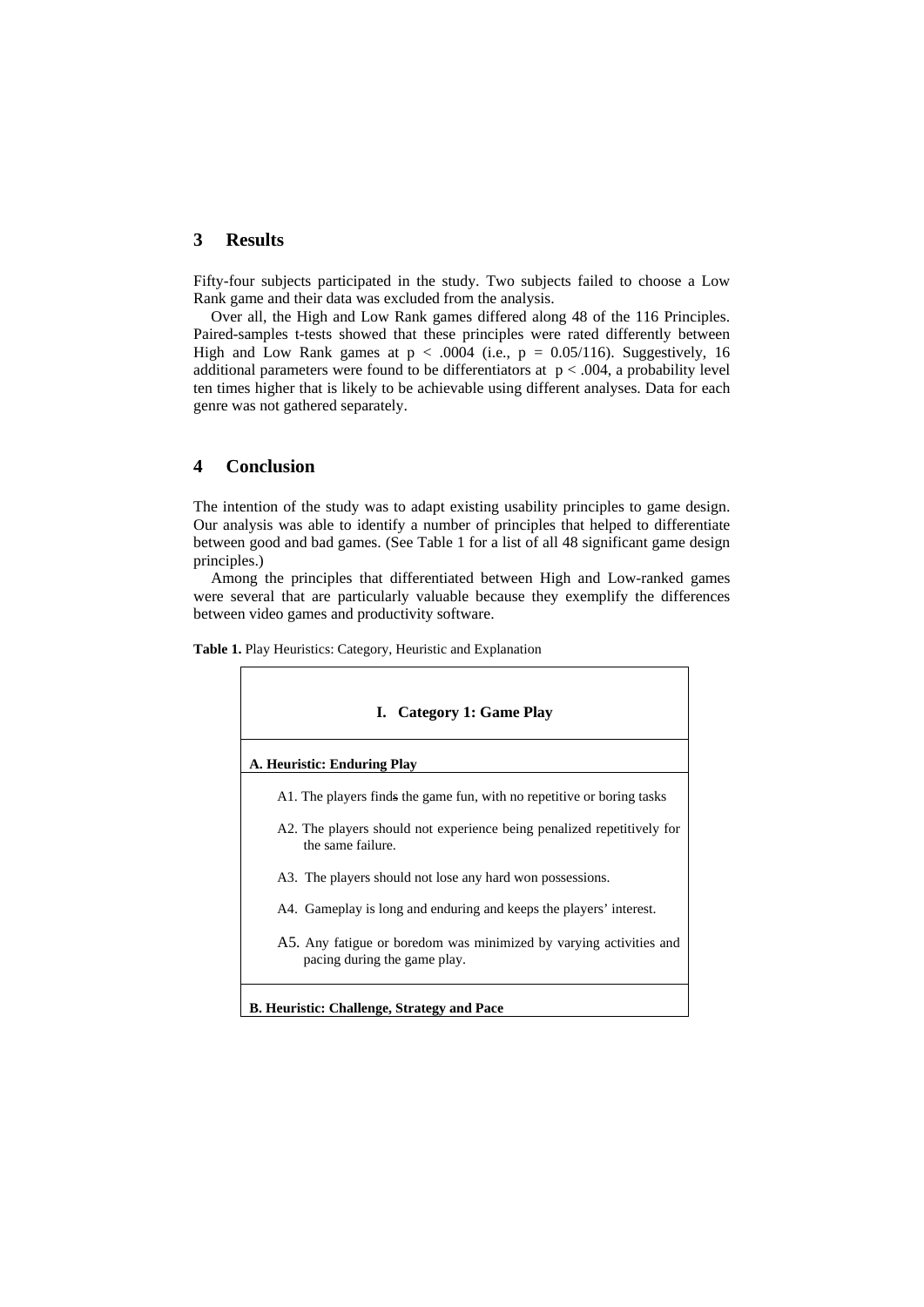B1. Challenge, strategy and pace are in balance.

- B2. The game is paced to apply pressure without frustrating the players. The difficulty level varies so the players experience greater challenges as they develop mastery.
- B3. Easy to learn, harder to master.
- B4. Challenges are positive game experiences, rather than negative experiences, resulting in wanting to play more, rather than quitting.
- B5. AI is balanced with the players' play.
- B6. The AI is tough enough that the players have to try different tactics against it.

#### **C. Heuristic: Consistency in Game World**

- C1. The game world reacts to the player and remembers their passage through it.
- C2. Changes the player make in the game world are persistent and noticeable if they back-track to where they have been before.

#### **D. Heuristic: Goals**

- D1. The game goals are clear. The game provides clear goals, presents overriding goals early as well as short term goals throughout game play.
- D2. The skills needed to attain goals are taught early enough to play or use later, or right before the new skill is needed.
- D3. The game gives rewards that immerse the player more deeply in the game by increasing their capabilities, capacity or for example, expanding their ability to customize.

#### **E. Heuristic: Variety of Players and Game Styles**

- E1. The game supports a variety of game styles.
- E2. The game is balanced with multiple ways to win.
- E3. The first ten minutes of play and player actions are painfully obvious and should result in immediate and positive feedback for all types of players.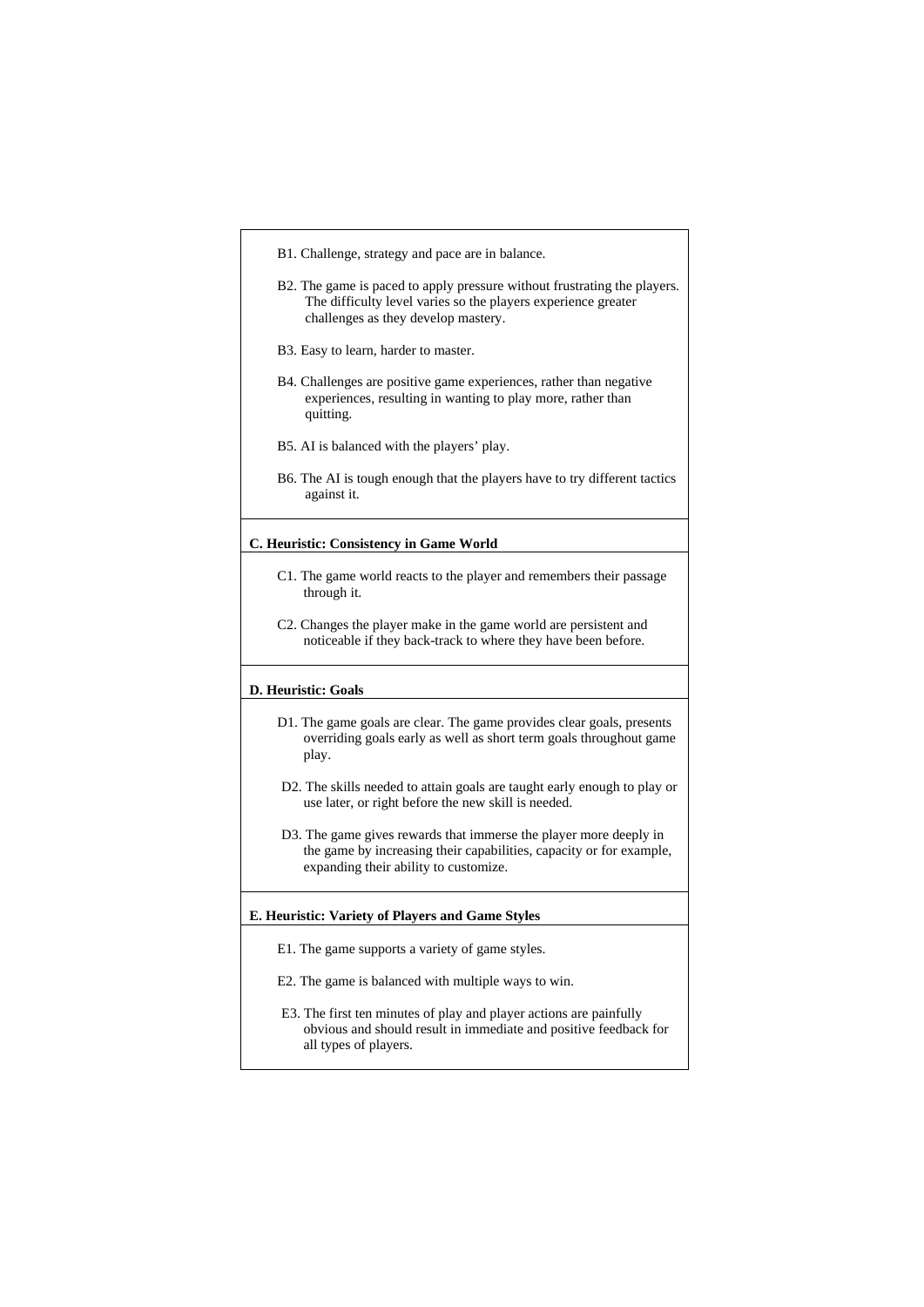E4. The game had different AI settings so that it was challenging to all levels of players, whether novice or expert players.

### **F. Heuristic: Players Perception of Control**

F1. Players feel in control.

F2. The player's have a sense of control and influence onto the game world.

### **II. Category 2: Coolness/Entertainment/Humor/Emotional Immersion**

#### **A. Heuristic: Emotional Connection**

A1. There is an emotional connection between the player and the game world as well as with their "avatar."

#### **B. Heuristic: Coolness/Entertainment**

B1. The game offers something different in terms of attracting and retaining the players' interest.

### **C. Heuristic: Humor**

C1. The game uses humor well.

#### **D. Heuristic: Immersion**

D1. The game utilizes visceral, audio and visual content to further the players' immersion in the game.

### **III. Category 3: Usability & Game Mechanics**

#### **A. Heuristic: Documentation/Tutorial**

- A1. Player does not need to read the manual or documentation to play.
- A2. Player does not need to access the tutorial in order to play.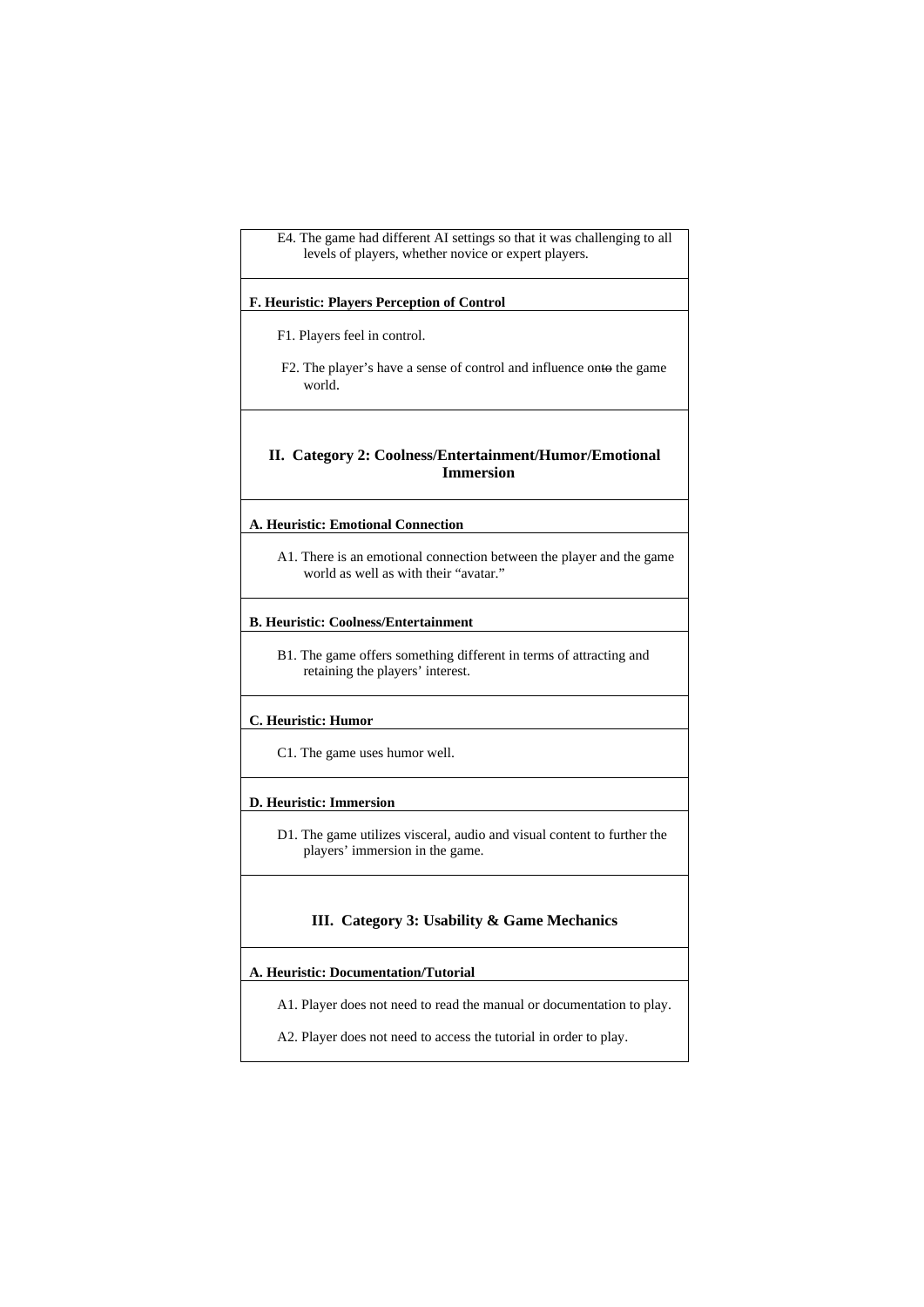## **B. Heuristic: Status and Score**

- B1. Game controls are consistent within the game and follow standard conventions.
- B2. Status score Indicators are seamless, obvious, available and do not interfere with game play.
- B3. Controls are intuitive, and mapped in a natural way; they are customizable and default to industry standard settings.
- B4. Consistency shortens the learning curve by following the trends set by the gaming industry to meet users' expectations. If no industry standard exists, perform usability/playability research to ascertain the best mapping for the majority of intended players.

## **C. Heuristic: Game Provides Feedback**

- C1. Game provides feedback and reacts in a consistent, immediate, challenging and exciting way to the players' actions.
- C2. Provide appropriate audio/visual/visceral feedback (music, sound effects, controller vibration).

## **D. Heuristic: Terminology**

- D1. The game goals are clear. The game provides clear goals, presents overriding goals early as well as short term goals throughout game play.
- D2. The skills needed to attain goals are taught early enough to play or use later, or right before the new skill is needed.
- D3. The game gives rewards that immerse the player more deeply in the game by increasing their capabilities, capacity or, for example, expanding their ability to customize.

## **E. Heuristic: Burden On Player**

- E1. The game does not put an unnecessary burden on the player.
- E2. Player is given controls that are basic enough to learn quickly, yet expandable for advanced options for advanced players.

## **F. Heuristic: Screen Layout**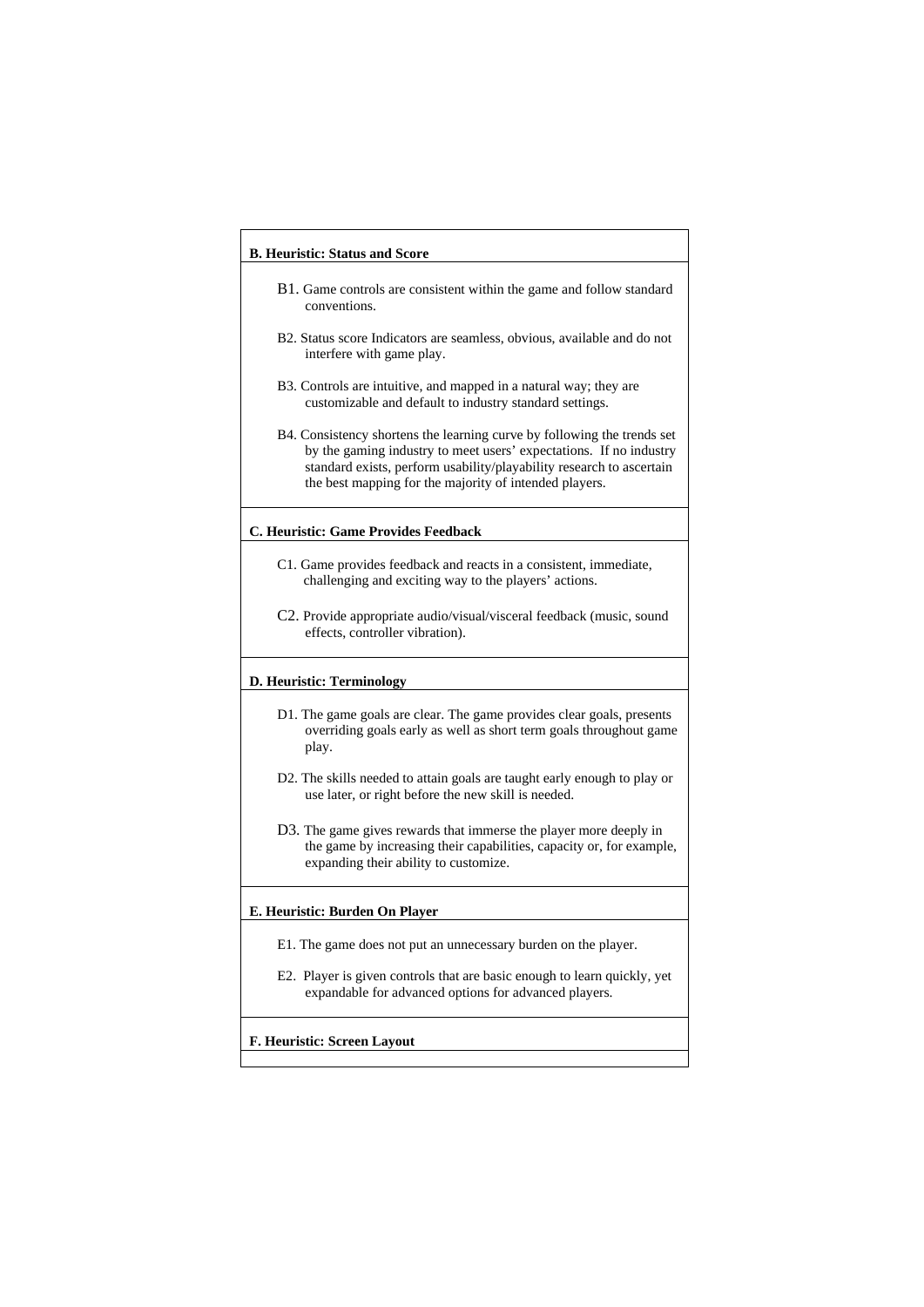F1. Screen layout is efficient, integrated, and visually pleasing.

- F2. The player experiences the user interface as consistent (in controller, color, typographic, dialogue and user interface design).
- F3. The players experience the user interface/HUD as a part of the game.
- F4. Art is recognizable to the player and speaks to its function.

## **G. Heuristic: Navigation**

G1. Navigation is consistent, logical and minimalist.

## **H. Heuristic: Error Prevention**

H1. Player error is avoided.

- H2. Player interruption is supported, so that players can easily turn the game on and off and be able to save the games in different states.
- H3. Upon turning on the game, the player has enough information to begin play.
- H4. Players should be given context sensitive help while playing so that they are not stuck and need to rely on a manual for help.
- H5. All levels of players are able to play and get involved quickly and easily with tutorials, and/or progressive or adjustable difficulty levels.

#### I. **Heuristic: Game Story Immersion**

I.1 Game story encourages immersion (If game has story component).

## **4.1 Some Types of Difficulty are Desirable**

The combination of Strategy & Challenge and Usability principles were notable because they suggested that some dimension of difficulty is a desirable component of the user experience. However, designers should be aware of the manner in which they present this difficulty. Players were more favorable toward games with lower Usability difficulty and some amount of Strategy & Challenge difficulty. Characteristic of Strategy & Challenge, players preferred games that rewarded skill and did not rely on rote memory.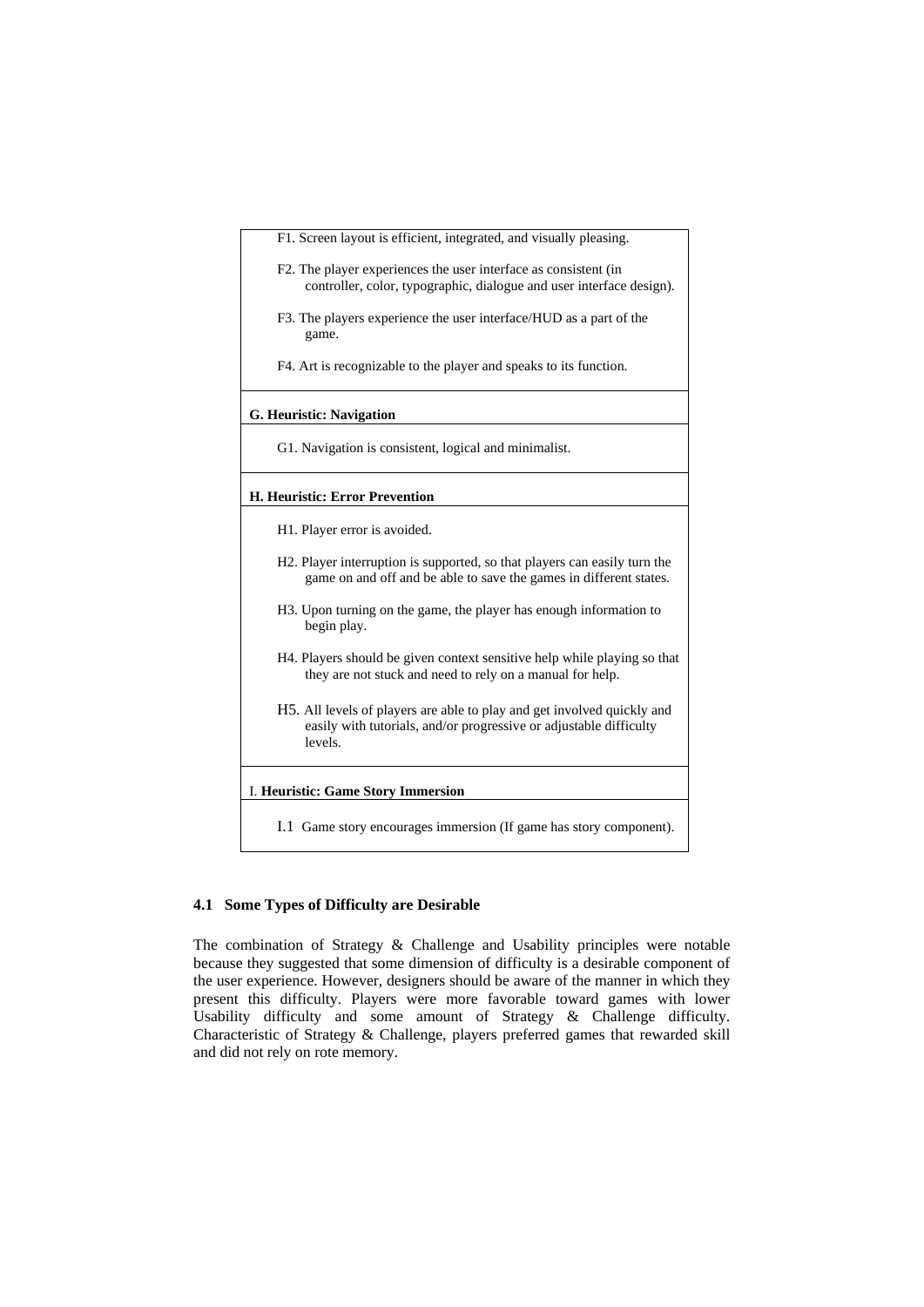#### **4.2 Skill Development is Paced for Enjoyment**

The principles in the skill development category focus on the player's developing mastery of a skill. This is an important component in a gamer's positive game experience. It is not, however, merely the development of a skill, but rather it is the pacing of learning that skill that divides a good game from a bad one, such as the principle, "…the pacing of new skills and power-ups was perfect."

### **4.3 Story, Immersion and Motivation**

The principles in the Game/Story Immersion category addressed the value of a compelling supporting story and a realistic environment. Players preferred games with storylines that provided motivations for their actions instead of games where "…you had to do things that didn't make any sense," suggesting that the actions the players perform are not fun in-and-of-themselves, but rather in the broader context of a storyline. It appears that the role of user experience in designing games has the additional responsibility of sparking a player's imagination.

#### **4.4 Use in Industry**

Several design teams have used PLAY heuristics over the past 2 years. Overall, the PLAY heuristics are valuable in their ability to provide game design teams with an HCI-focused framework that they can use from the initial game design conception, throughout development and into the final release phase. They can be used as modules and modified. For example, if a particular game does not have a story then the Game Story category would be removed.. The PLAY Principles have been viewed by the teams as a useful structure for both the design teams and for HCI practitioners as a foundation for thinking about the user experience needs of gamers. PLAY not only offers guidance for determining potential design issues, but has also has been reported as providing stimuli for game design solutions. With this HCI-focused set of Heuristics, games can be further developed in a manner that achieves game developers' highest goal: to create a highly entertaining, engaging, immersive, challenging and fun game experience. Upcoming research will focus on case studies, where PLAY for game usability and GAP [4], heuristics for game access, demonstrate there uses and utility.

#### **Acknowledgments**

We would like to thank Tomo Moriwaki of Activision (Creative Director for Spiderman (2), Kevin Keeker, Randy Pagluyuan, Bill Fulton, Ramon Romero of Microsoft Game Studios, Sean Dunn of THQ and Jonathan Dowdeswell of Relic